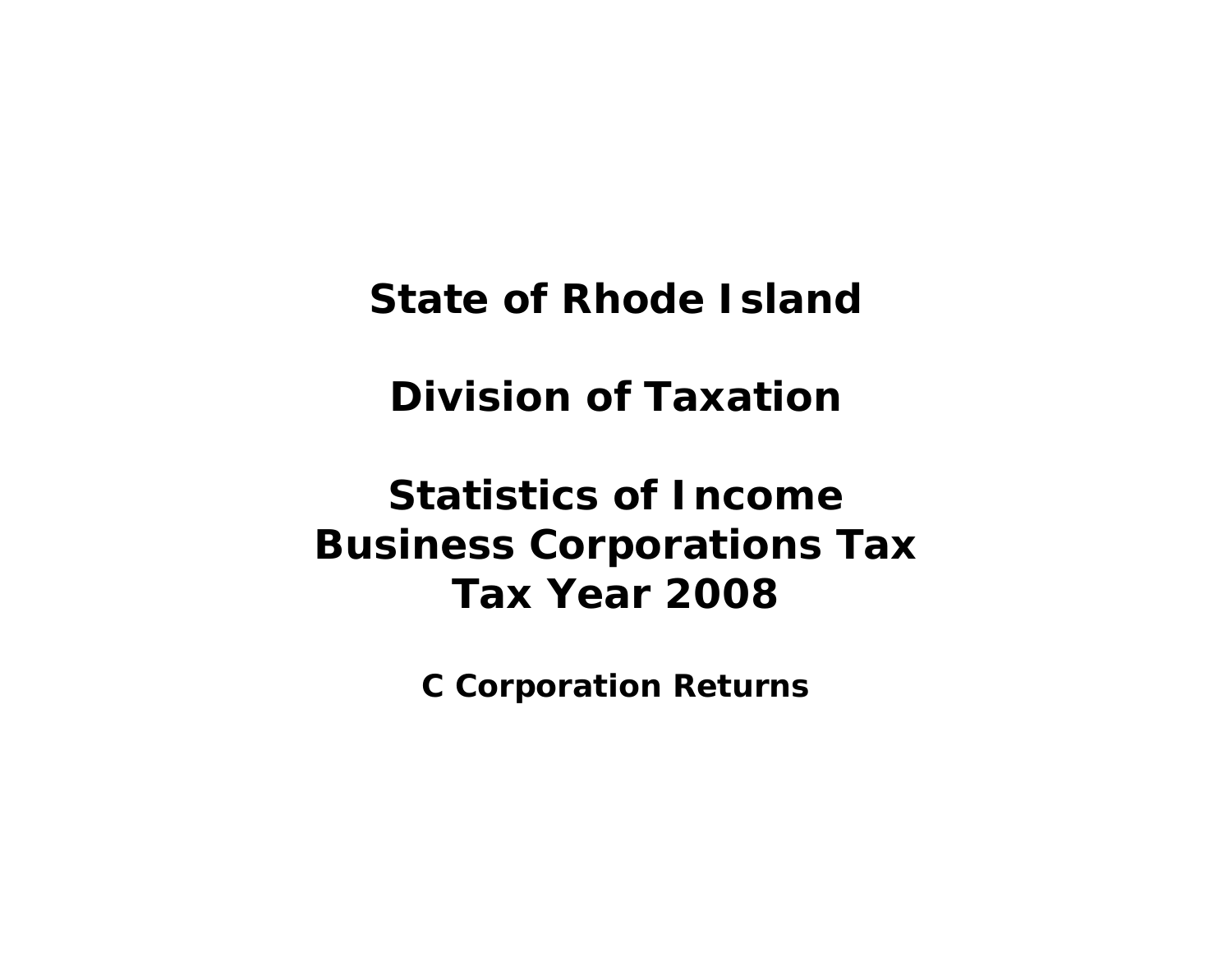| <b>Federal Taxable Income</b>  | <b>Number of Returns</b> | <b>Federal Taxable Income</b> | <b>Total Deductions</b> | <b>Total Additions</b> | <b>Adjusted Taxable Income</b> | <b>Net Tax Due</b> |
|--------------------------------|--------------------------|-------------------------------|-------------------------|------------------------|--------------------------------|--------------------|
| <b>All Returns</b>             | 15,624                   | \$193,039,192,370             | \$413,740,809,377       | \$162,233,845,572      | (\$58,467,771,435)             | \$105,960,682      |
| \$\$ Under \$0                 | 5,979                    | (\$204,510,585,603)           | \$74,016,841,942        | \$35,706,950,744       | $(\$242,820,476,801)$          | \$4,104,473        |
| \$0.00 to \$249,999            | 5,765                    | \$148,022,932                 | \$304,418,320           | \$460,206,408          | \$303,811,020                  | \$7,369,079        |
| \$250,000 to \$499,999         | 352                      | \$127,928,934                 | \$123,178,558           | \$191,145,995          | \$195,896,371                  | \$2,239,898        |
| \$500,000 to \$999,999         | 376                      | \$273,215,513                 | \$158,917,907           | \$45,453,323           | \$159,750,929                  | \$2,210,969        |
| \$1,000,000 to \$2,499,999     | 576                      | \$941,549,730                 | \$544,628,563           | \$233,558,816          | \$630,479,983                  | \$2,423,235        |
| \$2,500,000 to \$4,999,999     | 462                      | \$1,656,106,270               | \$1,084,338,433         | \$523,956,369          | \$1,095,724,206                | \$2,187,050        |
| \$5,000,000 to \$7,499,999     | 238                      | \$1,459,799,391               | \$503,268,681           | \$405,161,856          | \$1,361,692,566                | \$1,379,181        |
| \$7,500,000 to \$9,999,999     | <b>187</b>               | \$1,626,013,150               | \$1,463,505,385         | \$383,453,931          | \$545,961,696                  | \$974,063          |
| \$10,000,000 to \$24,999,999   | 588                      | \$9,754,703,386               | \$6,147,241,867         | \$3,925,921,663        | \$7,533,383,182                | \$5,101,575        |
| \$25,000,000 to \$49,999,999   | 349                      | \$12,206,585,686              | \$5,502,914,624         | \$3,852,465,443        | \$10,556,136,505               | \$3,854,091        |
| \$50,000,000 to \$74,999,999   | 184I                     | \$11,393,332,644              | \$4,567,422,358         | \$2,633,809,216        | \$9,459,719,502                | \$3,145,051        |
| \$75,000,000 to \$99,999,999   | 93                       | \$8,022,131,181               | \$4,578,551,674         | \$5,879,938,422        | \$9,323,517,929                | \$1,467,129        |
| \$100,000,000 to \$199,999,999 | 206                      | \$28,827,903,763              | \$14,119,349,598        | \$8,286,578,588        | \$22,995,132,753               | \$3,075,758        |
| \$200,000,000 to \$499,999,999 | 150                      | \$47,663,447,795              | \$16,760,374,215        | \$10,297,789,550       | \$41,200,863,130               | \$8,746,048        |
| \$500,000,000 and over         | 119                      | \$273,449,037,598             | \$283,865,857,252       | \$89,407,455,248       | \$78,990,635,594               | \$57,683,082       |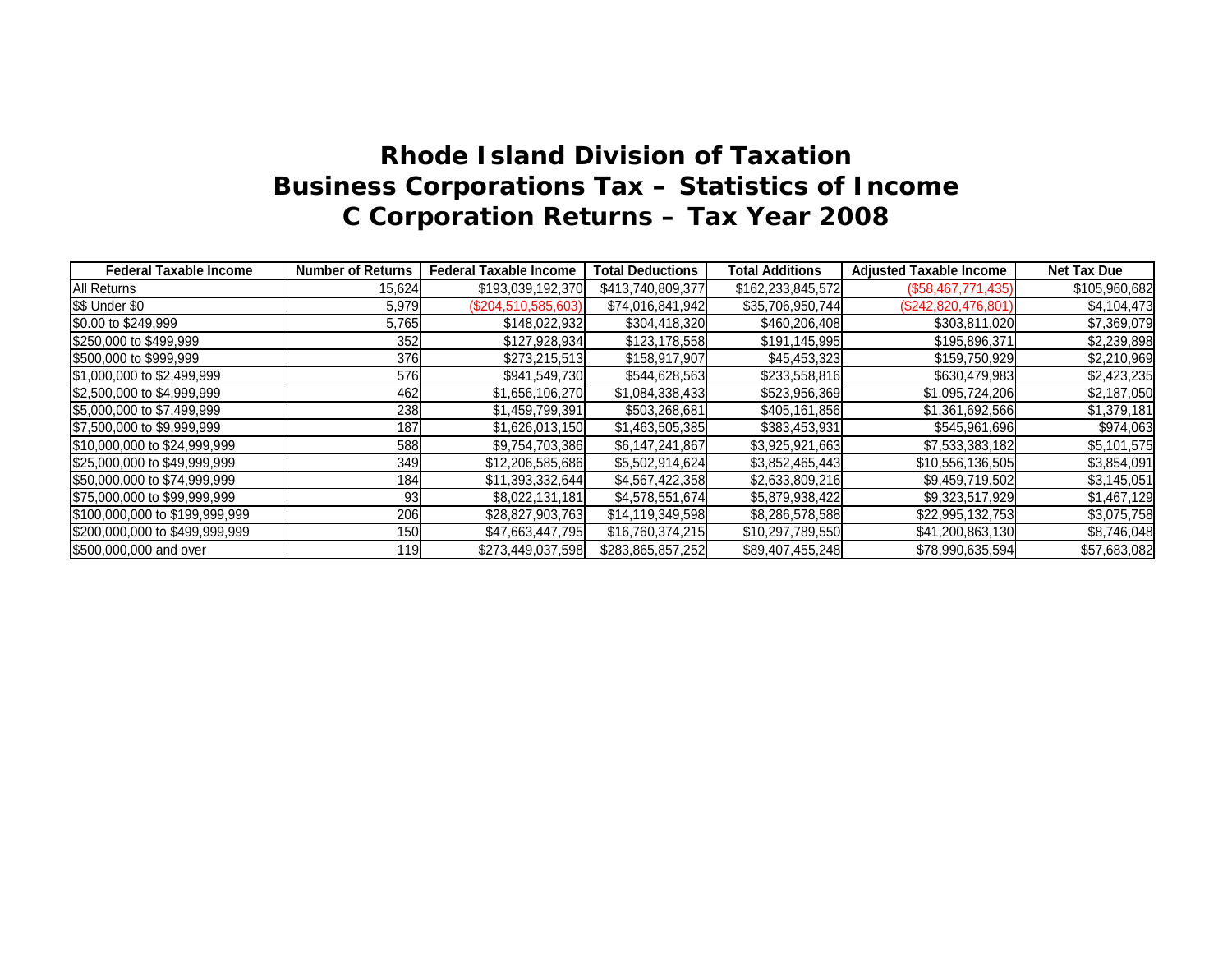#### **Deductions from Federal Taxable Income**

| <b>Federal Taxable Income</b>  | <b>Number of Returns</b> | <b>Net Operating</b> | Amount           | <b>Special Deductions</b> | Amount            | <b>Exempt Dividends</b> | Amount           | <b>Foreign Dividends</b> | Amount           | <b>Bonus Depreciation</b> | Amount           |
|--------------------------------|--------------------------|----------------------|------------------|---------------------------|-------------------|-------------------------|------------------|--------------------------|------------------|---------------------------|------------------|
|                                |                          | Loss                 |                  |                           |                   | and Interest            |                  | Gross-Up                 |                  | and Sec 179               |                  |
| All Returns                    | 15,624                   | 2,605                | \$97,262,832,910 | 1.278                     | \$264,421,379,446 | 1.035                   | \$23,717,034,874 |                          | \$15,043,075,11' | 3,260                     | \$13,296,487,036 |
| \$\$ Under \$0                 | 5,979                    | 573                  | \$52,903,854,276 | 418                       | \$8,226,195,491   |                         | \$4,042,229,823  |                          | \$1,080,090,715  | 1,237                     | \$7,764,471,637  |
| \$0.00 to \$249,999            | 5,765                    | 1.216                | \$256,409,866    | 265                       | \$25,163,861      |                         | \$9,359,490      |                          | \$769,704        | 826                       | \$12,715,399     |
| \$250,000 to \$499,999         | 352                      |                      | \$109,027,941    |                           | \$3,354,448       |                         | \$5,111,727      |                          | \$1,539,305      |                           | \$4,145,137      |
| \$500,000 to \$999,999         | 376                      |                      | \$140,009,991    |                           | \$5,987,573       |                         | \$2,569,986      |                          | \$245,187        |                           | \$10,105,170     |
| \$1,000,000 to \$2,499,999     | 576                      | 104                  | \$416,422,576    |                           | \$42,981,639      |                         | \$51,569,950     |                          | \$5,385,345      | 147                       | \$28,269,053     |
| \$2,500,000 to \$4,999,999     |                          | 73                   | \$941,958,493    |                           | \$72,385,006      |                         | \$25,104,671     |                          | \$4,650,758      | 122                       | \$40,239,505     |
| \$5,000,000 to \$7,499,999     | 238                      |                      | \$337,682,930    |                           | \$76,164,765      |                         | \$18,804,903     |                          | \$7,112,435      |                           | \$63,503,648     |
| \$7,500,000 to \$9,999,999     | 187                      |                      | \$363,411,675    |                           | \$79,666,576      |                         | \$944,578,822    |                          | \$15,659,342     |                           | \$60,188,970     |
| \$10,000,000 to \$24,999,999   | 588                      | 143                  | \$4,224,086,759  |                           | \$673,120,594     |                         | \$505,461,823    |                          | \$122.974.56     | 198                       | \$621,598,130    |
| \$25,000,000 to \$49,999,999   | 349                      |                      | \$2,940,690,321  |                           | \$1,752,140,880   |                         | \$388,369,156    |                          | \$109.849.874    | 124                       | \$311,864,393    |
| \$50,000,000 to \$74,999,999   | 184                      | 34                   | \$3,220,417,499  |                           | \$873,572,276     |                         | \$269,402,784    | 26                       | \$105,519,754    |                           | \$98,510,045     |
| \$75,000,000 to \$99,999,999   |                          | 27                   | \$2,875,735,387  |                           | \$608,516,593     |                         | \$755,793,000    |                          | \$129,445,888    |                           | \$209,060,806    |
| \$100,000,000 to \$199,999,999 | 206                      |                      | \$6,380,953,919  |                           | \$4,630,452,818   |                         | \$1,840,451,866  |                          | \$859,306,329    |                           | \$408,184,666    |
| \$200,000,000 to \$499,999,999 | 15(                      | 38                   | \$4,030,215,012  |                           | \$8,038,226,464   |                         | \$3,212,567,318  |                          | \$659,511,236    |                           | \$819,854,185    |
| \$500,000,000 and over         |                          | 33                   | \$18,121,956,265 |                           | \$239,313,450,462 |                         | \$11,645,659,555 | 52                       | \$11,941,014,678 | 47                        | \$2,843,776,292  |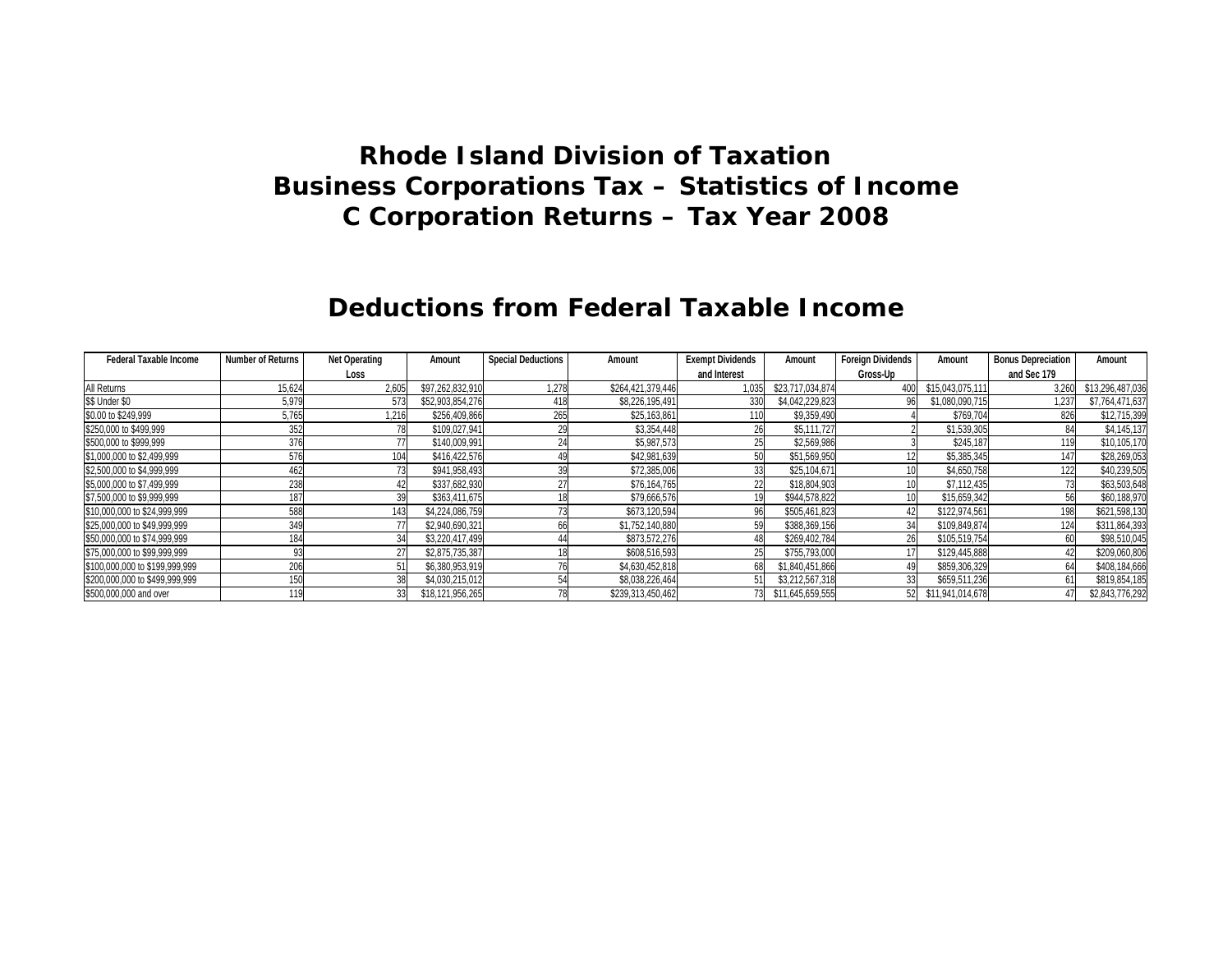#### **Additions to Federal Taxable Income**

| <b>Federal Taxable Income</b>  | <b>Number of Returns</b> | Interest Income | Amount          | Rhode Island           | Amount        | <b>Bonus Depreciation</b> | Amount           | <b>Captive REIT</b>   | Amount          |
|--------------------------------|--------------------------|-----------------|-----------------|------------------------|---------------|---------------------------|------------------|-----------------------|-----------------|
|                                |                          |                 |                 | <b>Corporate Taxes</b> |               | and Sec 179               |                  | <b>Dividends Paid</b> |                 |
|                                |                          |                 |                 |                        |               |                           |                  | <b>Deduction</b>      |                 |
| <b>All Returns</b>             | 15,624                   | 559             | \$4,925,468,105 | 9,155                  | \$766,242,146 | 3,987                     | \$33,504,060,810 | 20                    | \$2,255,900,403 |
| \$\$ Under \$0                 | 5,979                    | 180             | \$1,972,247,758 | 3,662                  | \$44,318,638  | 1,335                     | \$18,998,946,561 |                       | \$200,109,243   |
| \$0.00 to \$249,999            | 5,765                    | 43              | \$4,740,932     | 2,780                  | \$8,626,933   | 754                       | \$84,325,292     |                       | \$224,679,174   |
| \$250,000 to \$499,999         | 352                      | 14              | \$148,764,967   | 246                    | \$3,463,585   | 143                       | \$38,448,553     |                       | \$0             |
| \$500,000 to \$999,999         | 376                      |                 | \$9,745,013     | 238                    | \$3,770,725   | 160                       | \$27,743,483     |                       | \$0             |
| \$1,000,000 to \$2,499,999     | 576                      | 24              | \$8,162,606     | 367                    | \$8,222,506   | 269                       | \$116,048,881    |                       | \$0             |
| \$2,500,000 to \$4,999,999     | 462                      |                 | \$5,766,641     | 317                    | \$13,986,763  | 218                       | \$247,488,448    |                       | \$17,011,805    |
| \$5,000,000 to \$7,499,999     | 238                      | 15              | \$6,796,128     | 164                    | \$6,307,195   | 119                       | \$191,430,120    |                       | \$1,782,482     |
| \$7,500,000 to \$9,999,999     | 187                      | 13              | \$186,128,121   | 129                    | \$16,950,041  | 103                       | \$162,496,979    |                       |                 |
| \$10,000,000 to \$24,999,999   | 588                      | 43              | \$31,921,332    | 422                    | \$77,296,400  | 305                       | \$909,801,255    |                       | \$0             |
| \$25,000,000 to \$49,999,999   | 349                      | 51              | \$162,394,054   | 254                    | \$60,332,332  | 174                       | \$1,038,295,619  |                       | \$4,210,574     |
| \$50,000,000 to \$74,999,999   | 184                      | 26              | \$26,281,348    | 141                    | \$61,999,044  | 104                       | \$549,109,584    |                       | \$58,745,142    |
| \$75,000,000 to \$99,999,999   | 93                       |                 | \$32,120,957    | 69                     | \$13,530,997  | 39                        | \$613,193,994    |                       | \$370,393,507   |
| \$100,000,000 to \$199,999.999 | 206                      | 35              | \$394,206,553   | 161                    | \$102,645,390 | 116                       | \$1,631,617,365  |                       | \$631,254       |
| \$200,000,000 to \$499,999,999 | 150                      | 32              | \$867,747,605   | 109                    | \$132,810,186 |                           | \$2,220,484,239  |                       | \$591,354,521   |
| \$500,000,000 and over         | 119                      | 41              | \$1,068,444,090 |                        | \$211,981,411 |                           | \$6,674,630,437  |                       | \$786,982,701   |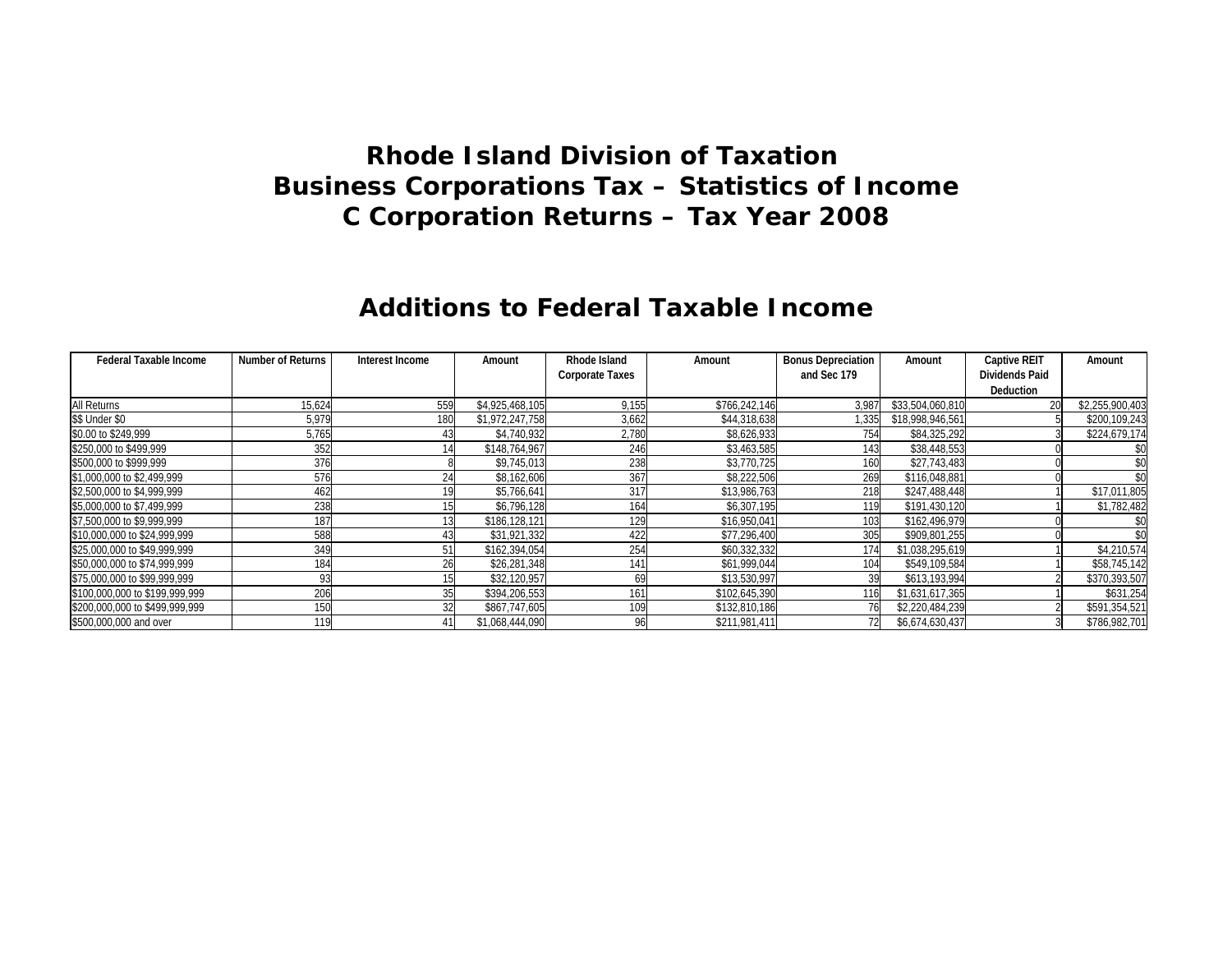#### **Credits**

| <b>Federal Taxable Income</b>  | <b>Number of Returns</b> | Investment | Amount       | R & D Expenses | Amount      | R & D Property | Amount    | <b>Other Credits</b> | Amount      |
|--------------------------------|--------------------------|------------|--------------|----------------|-------------|----------------|-----------|----------------------|-------------|
|                                |                          | Tax        |              |                |             |                |           |                      |             |
| All Returns                    | 15,624                   | 93         | \$12,301,141 |                | \$3,493,681 |                | \$204,166 | 32                   | \$2,175,526 |
| \$\$ Under \$0                 | 5,979                    |            | \$65,635     |                | \$1,338,962 |                | \$21,546  |                      | \$3,833     |
| \$0.00 to \$249,999            | 5,765                    | 37         | \$198,050    |                | \$24,028    |                | \$C       |                      | \$31,740    |
| \$250,000 to \$499,999         | 352                      |            | \$106,870    |                | \$121,442   |                | \$2,252   |                      | \$139,493   |
| \$500,000 to \$999,999         | 376                      |            | \$78,571     |                | \$80,914    |                | \$0       |                      | \$184,143   |
| \$1,000,000 to \$2,499,999     | 576                      |            | \$57,528     |                | \$116,100   |                | \$0       |                      | \$301,634   |
| \$2,500,000 to \$4,999,999     | 462                      |            | \$231,924    |                | \$31,470    |                | \$0       |                      |             |
| \$5,000,000 to \$7,499,999     | 238                      |            | \$162,037    |                | \$0         |                | \$0       |                      |             |
| \$7,500,000 to \$9,999,999     | 187                      |            | \$45,000     |                | \$0         |                | \$0       |                      | \$75,820    |
| \$10,000,000 to \$24,999,999   | 588                      |            | \$1,513,239  |                | \$226,674   |                | \$0       |                      | \$734,628   |
| \$25,000,000 to \$49,999,999   | 349                      |            | \$1,457,116  |                | \$1,181,788 |                | \$0       |                      | \$6,173     |
| \$50,000,000 to \$74,999,999   | 184                      |            | \$688,768    |                | \$130,896   |                | \$0       |                      | \$348,667   |
| \$75,000,000 to \$99,999,999   | 93                       |            | \$297,097    |                | \$0         |                | \$0       |                      | \$6,690     |
| \$100,000,000 to \$199,999,999 | 206                      |            | \$83,981     |                | \$29,201    |                | \$0       |                      |             |
| \$200,000,000 to \$499,999,999 | 150                      |            | \$382,680    |                | \$57,865    |                | \$C       |                      |             |
| \$500,000,000 and over         | 119                      |            | \$6,932,645  |                | \$154,341   |                | \$180,368 |                      | \$342,705   |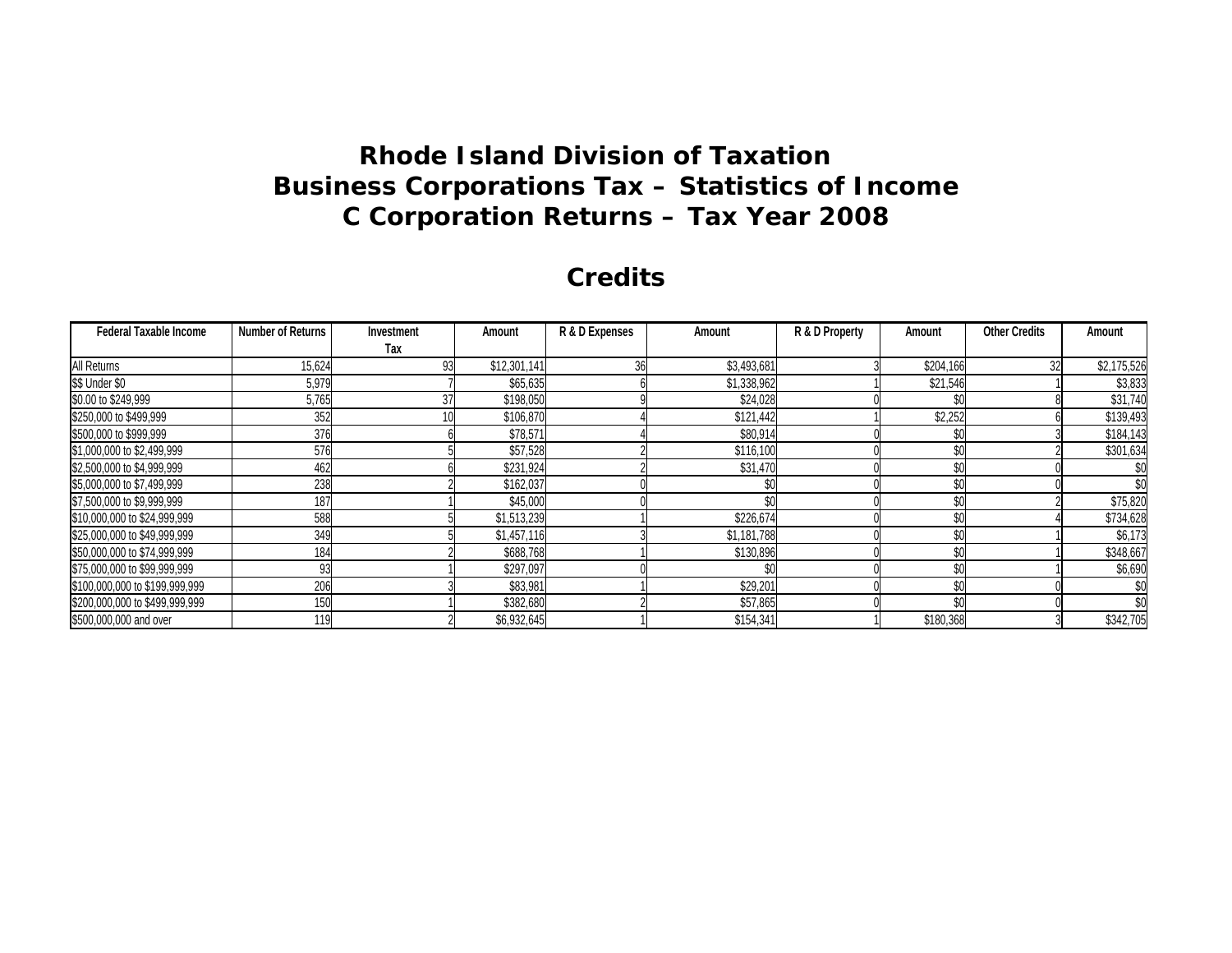#### **Minimum Filers – Total Gross Receipts**

| <b>Total Gross Receipts</b> | <b>Number of Returns</b> |
|-----------------------------|--------------------------|
| <b>All Returns</b>          | 12,233                   |
| <b>Under \$25,000</b>       | 4,186                    |
| \$25,000 to \$99,999        | 639                      |
| \$100,000 to \$249,999      | 756                      |
| \$250,000 to \$499,999      | 640                      |
| \$500,000 to \$999,999      | 577                      |
| \$1,000,000 to \$2,499,999  | 773                      |
| \$2,500,000 to \$4,999,999  | 554                      |
| \$5,000,000 to \$9,999,999  | 583                      |
| \$10,000,000 and over       |                          |